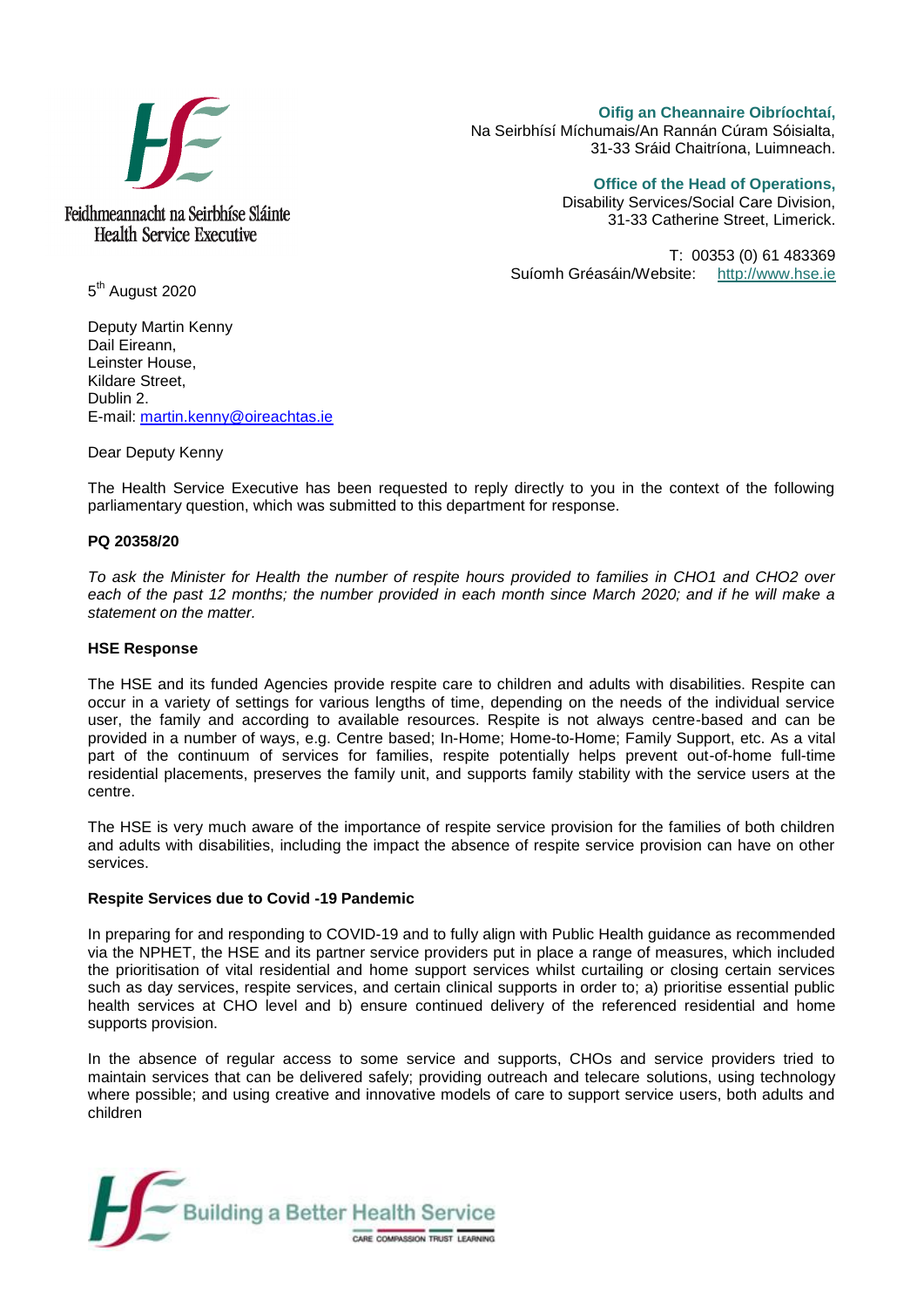Please see Table below which outlines the number of overnight respite hours and day only sessions accessed by around 6,000 children and adults with a disability to end of 2019. Due to the COVID-19 pandemic, the data for Respite Services Q1 2020 is still being collated and validated. We are hoping that we will have validated data for Q1 and Q2 by early September 2020. CHO 1 and CHO 2 are highlighted in blue.

| No. of overnights (with or without day respite)<br>accessed by people with a disability |         | No of day only respite sessions<br>accessed by people with a disability |
|-----------------------------------------------------------------------------------------|---------|-------------------------------------------------------------------------|
| <b>National Total</b>                                                                   | 158,441 | 35,861                                                                  |
| CHO <sub>1</sub>                                                                        | 6,040   | 6,887                                                                   |
| CHO <sub>2</sub>                                                                        | 36,484  | 6,491                                                                   |
| CHO <sub>3</sub>                                                                        | 14,598  | 6,246                                                                   |
| CHO <sub>4</sub>                                                                        | 21,780  | 2,827                                                                   |
| CHO <sub>5</sub>                                                                        | 11,688  | 3,021                                                                   |
| CHO <sub>6</sub>                                                                        | 12,019  | 3,095                                                                   |
| CHO <sub>7</sub>                                                                        | 22,489  | 2,378                                                                   |
| CHO <sub>8</sub>                                                                        | 19,033  | 1,290                                                                   |
| CHO <sub>9</sub>                                                                        | 14,310  | 3,626                                                                   |

## **Roadmap for Reopening**

In relation to Respite Services specifically, we know that a number of Respite Centres continued to operate during the pandemic, albeit at a reduced capacity; while others were temporarily re-purposed as isolation facilities.

Processes are underway in order to plan for the reintroduction of non-Covid services. In that regard the HSE has now developed a number of important guidance documents to assist disability services. These are now available on the website below and are as follows:

<https://www.hse.ie/eng/services/news/newsfeatures/covid19-updates/partner-resources/>

- 1. Framework for Resumption of Adult Day Services;
- 2. Reshaping Disability Services From 2020 & Beyond

The above web-link also contains a range of guidance material that was developed to support people with disabilities, families and staff including:

- Alternative Models of Care (Non-Residential)
- Frequently Asked Questions for People with Disabilities and Carers.
- Streamlined Health Passport for people with disabilities who are admitted to hospital
- Guidance on Use of PPE in Disability Services
- Guidance for supporting adults in a community residence/at home
- Guidance of supporting children in a community residence/at home
- Support coordination in a pandemic; practical checklist to avoid stressors for service users

The FAQ, in particular, explains the pathway for supports for family carers and includes dedicated guidance and advice on a range of issues relating to COVID-19 together with a list of local and national helpline numbers.

The HSE and disability representative bodies recognise that people with disabilities want their services resumed as quickly as possible. However, it may not be possible to restore services in exactly the same way